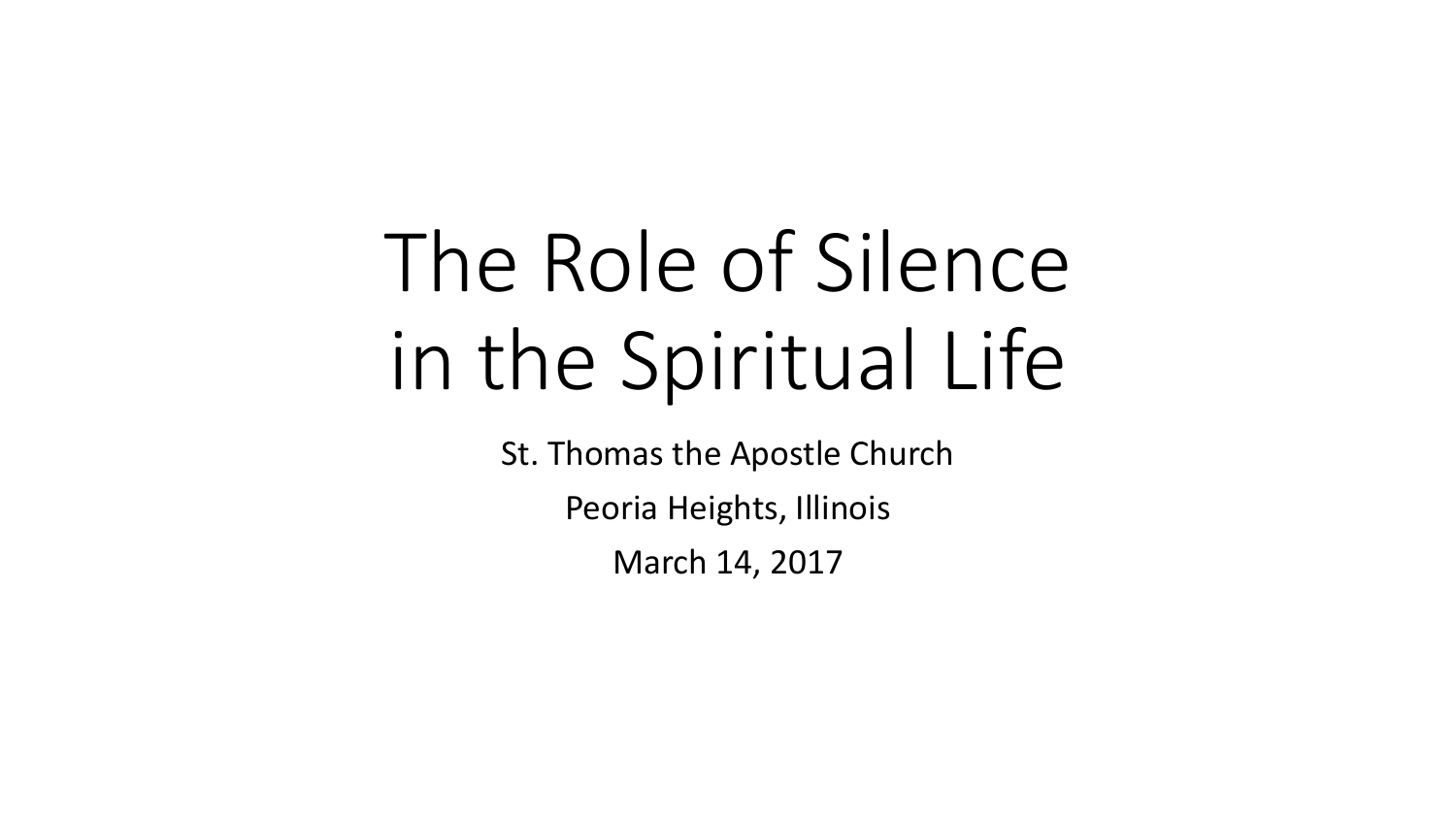# Types of Silence

There are many reasons why a person would be silent. Some reasons are more positive than others.

- Because of a lack of knowledge
- Because of shame or embarrassment
- Because one is resting tranquilly at peace
- Because one is focused on a project or task
- Because one is engaged in deep thought
- Because one is carefully listening
- Because of the need for focused attention on that which is most important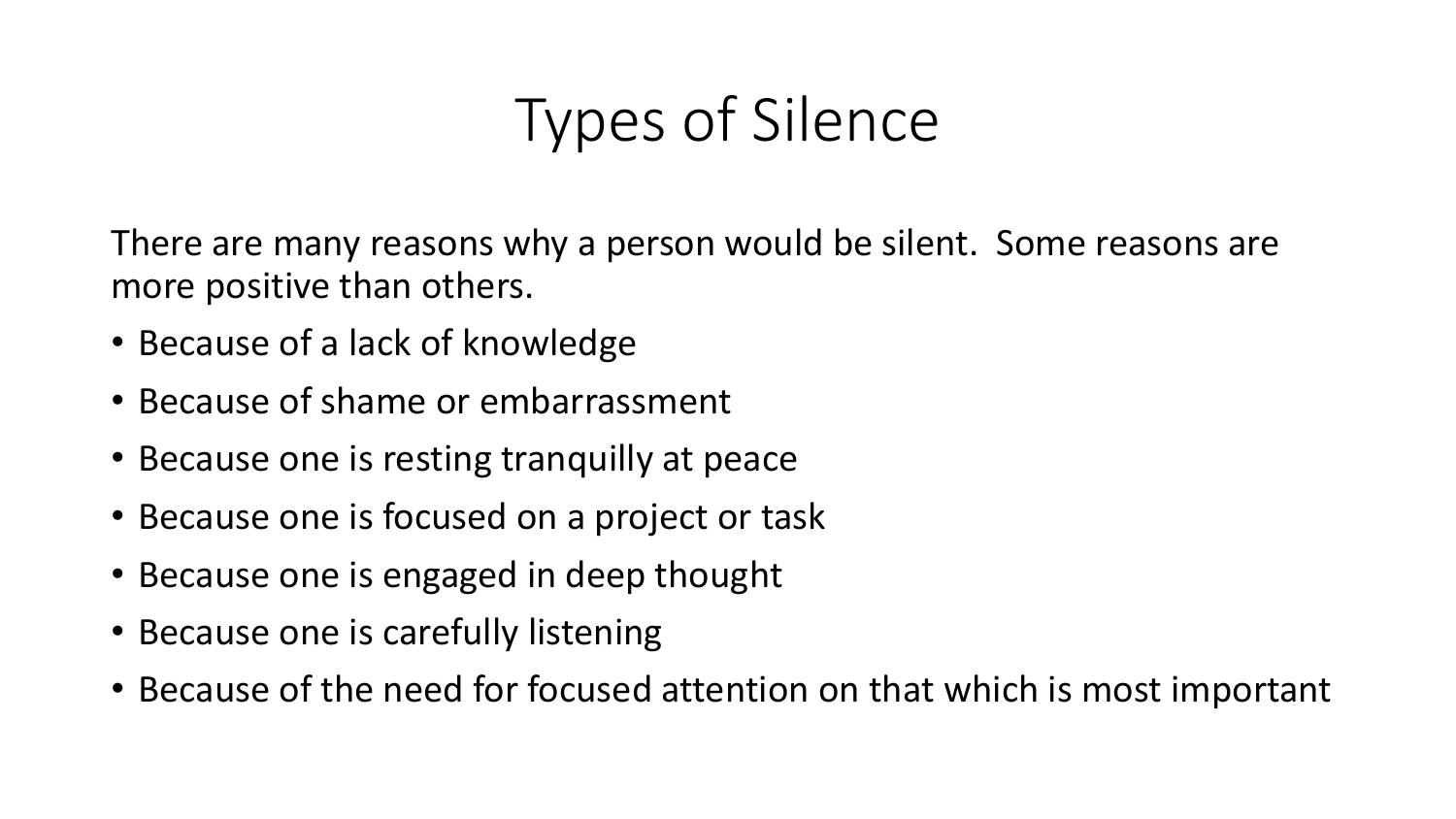### **Silence as an expression of comfort for the afflicted**

- Job's three friends set out to comfort him. When they saw him at a distance, they did not recognize him. They wept and tore their cloaks.
- Then they sat down with Job for seven days and seven nights in silence. They did not speak for they saw how great was his suffering (Job 2:11-13).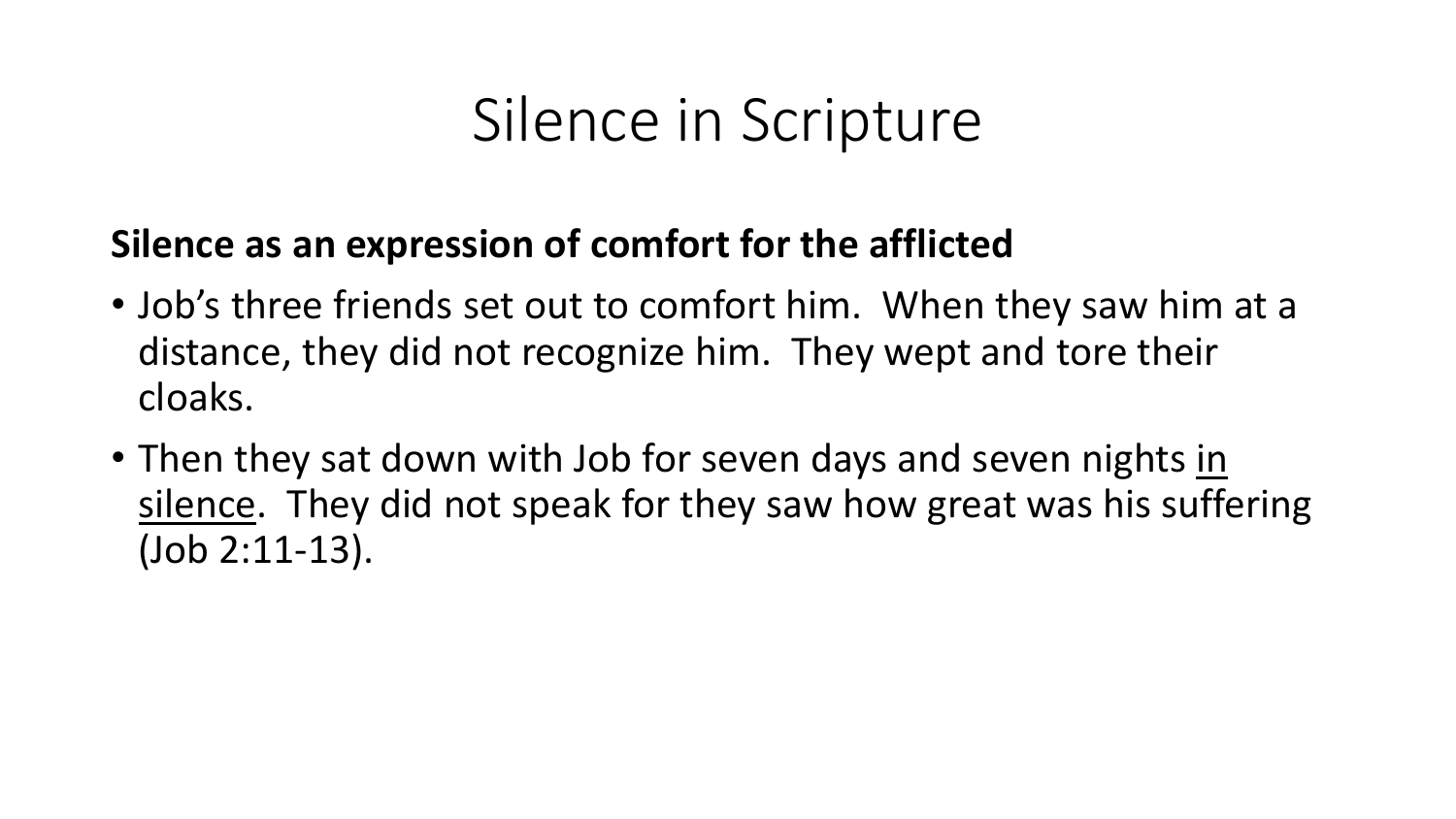### **The humble silence of awe before the Lord**

- "Teach me, and I will be silent; make me understand how I have erred" (Job 6:24).
- "Job answered the LORD and said: 'Look, I am of little account; what can I answer you? I put my hand over my mouth. I have spoken once, I will not reply; twice, but I will do so no more'" (Job 40:3-5).
- "Job answered the LORD and said: 'I know that you can do all things, and that no purpose of yours can be hindered. I have spoken but did not understand; things too marvelous for me, which I did not know. By hearsay I had heard of you, but now my eye has seen you. Therefore I disown what I have said, and repent in dust and ashes'" (Job 42:1-6).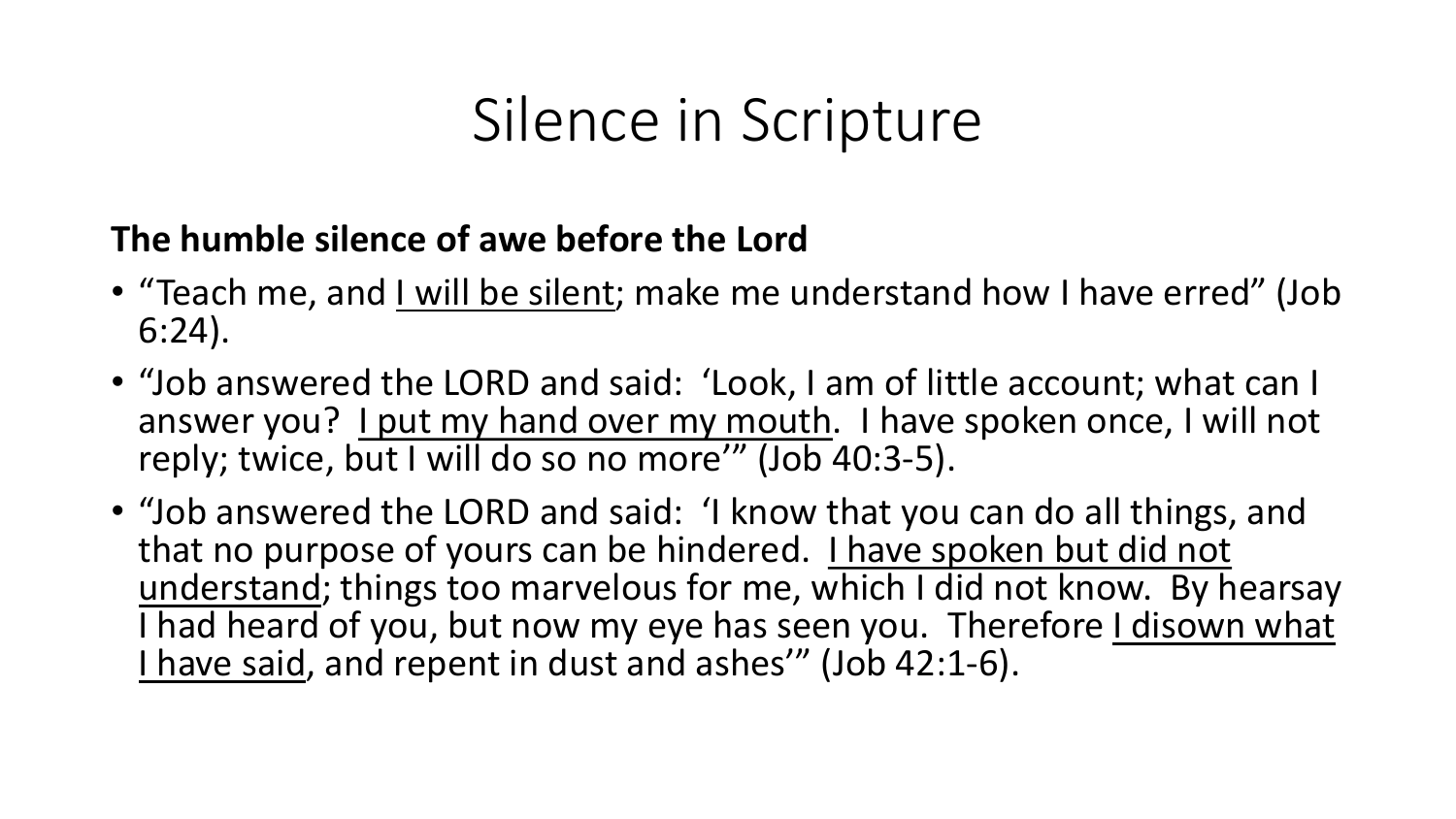#### **Shamed into silence when there is no response**

In Ezekiel 16, the prophet recounts the way that Israel was adopted by God when she was a little girl, but how she spurned the Lord after she was captivated by her own beauty.

• "But I will remember the covenant I made with you when you were young; I will set up an everlasting covenant with you. Then you shall remember your ways and be ashamed when you receive your sisters, those older and younger than you; I give them to you as daughters, but not by reason of your covenant. For I will re-establish my covenant with you, that you may know that I am the LORD, that you may remember and be ashamed, and never again open your mouth because of your disgrace, when I pardon you for all you have done" (Ez 16:60-63).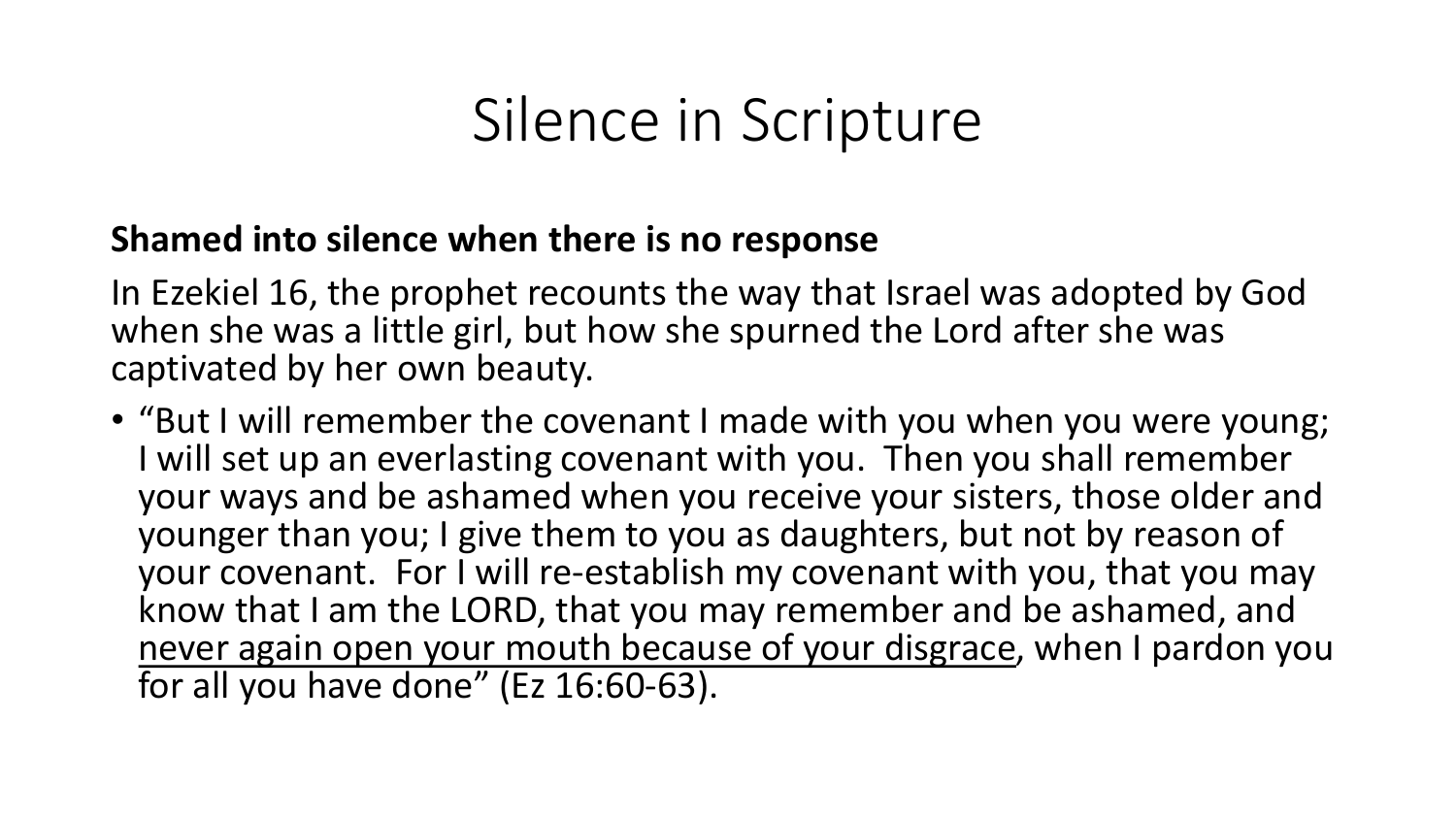### **Shamed into silence when there is no response**

- "In the synagogue, Jesus said to the man with the withered hand, 'Come up here before us.' Then he said to them, 'Is it lawful to do good on the sabbath rather than to do evil, to save life rather than to destroy it?' But they remained silent" (Mk 3:3-4).
- "Jesus and the disciples came to Capernaum and, once inside the house, he began to ask them, 'What were you arguing about on the way?' But they remained silent. They had been discussing among themselves on the way who was the greatest" (Mk 9:33-34).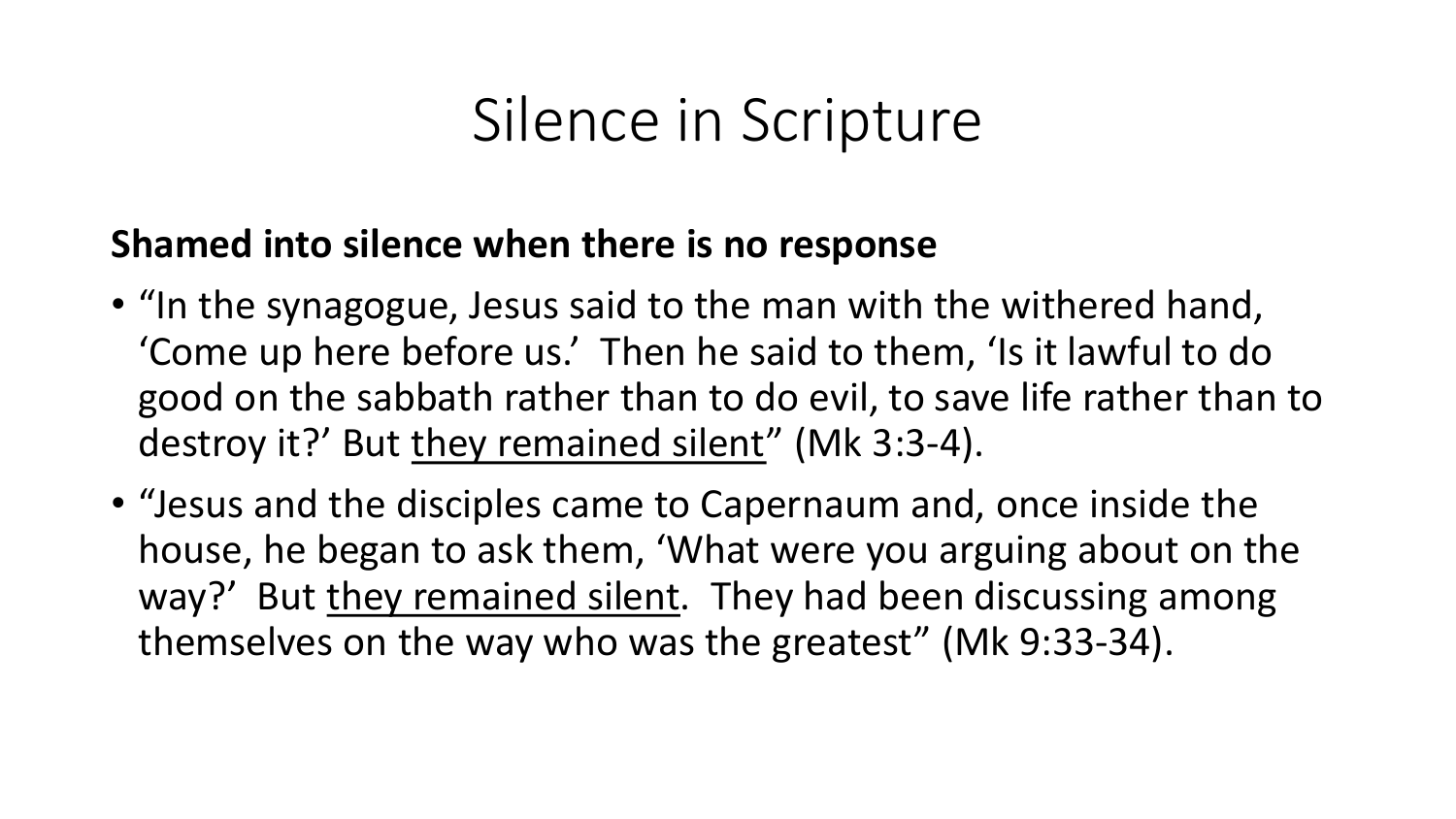#### **Silence is active**

- In the garden of Gethsemane, Jesus took Peter, James, and John apart with him. He said "My soul is sorrowful even to death. Remain here and keep watch with me." He prayed "My Father, if it is possible, let this cup pass from me; yet, not as I will, but as you will."
- When he returned to his disciples he found them asleep. He said to Peter, "So you could not keep watch with me for one hour? Watch and pray that you may not undergo the test. The spirit is willing, but the flesh is weak."
- Withdrawing a second time, he prayed again. Returning once more, he found them asleep, for they could not keep their eyes open. He prayed a third time. Returning, he said to them, "Are you still sleeping and taking your rest? Behold, the hour is at hand" (Mt 26:36-46).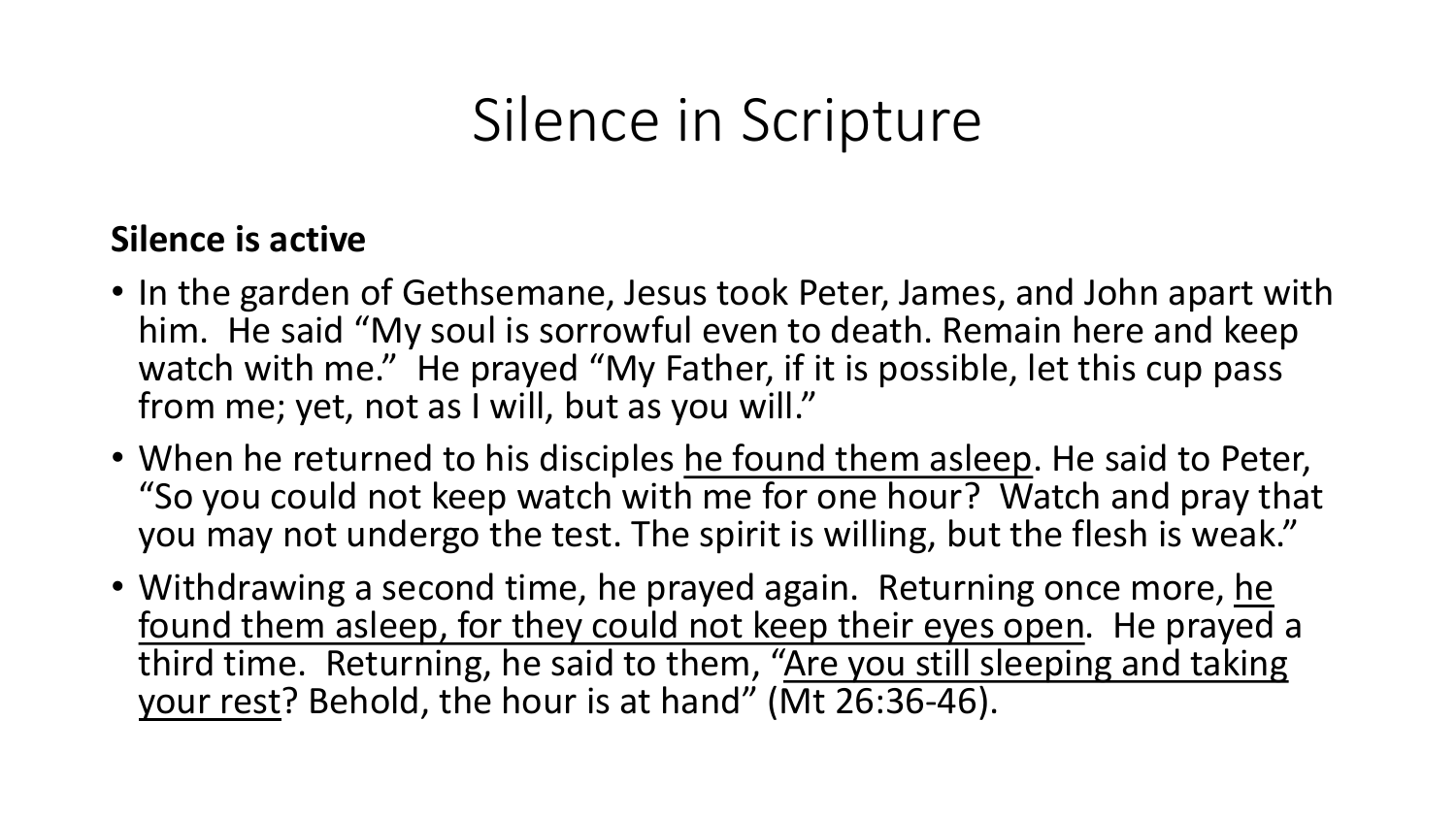### **God is found in silence**

- Elijah fled from King Ahab to Mt. Horeb. The Lord told Elijah that he would pass by. There was a strong and violent wind rending the mountains and crushing rocks, an earthquake, a fire, but the Lord was in none of these things. Then there was a soft quiet sound. When Elijah heard this, he hid his face in his cloak and stood at the entrance of the cave (1 Kg 19:11-13).
- Wisdom can remain silent in the discerning heart, but among fools she must make herself known. (Prov 14:33)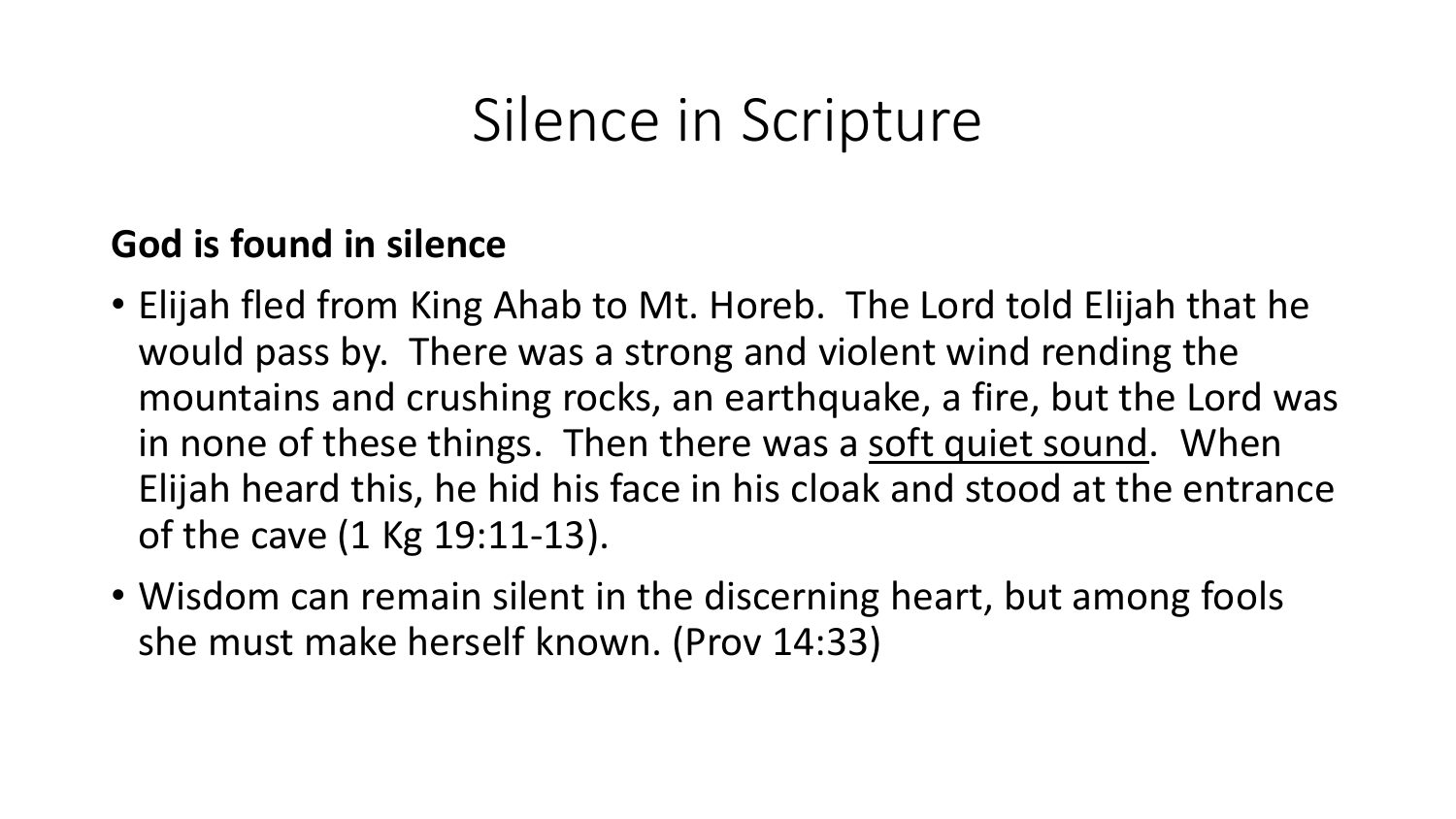### **God brings calm in times of adversity**

### • From the Psalms:

In their distress they cried to the LORD, who brought them out of their peril; He hushed the storm to silence, the waves of the sea were stilled.

They rejoiced that the sea grew calm, that God brought them to the harbor they longed for. (Ps 107:28-30)

### • From Lamentations:

The LORD is good to those who trust in him, to the one that seeks him;

It is good to hope in silence for the LORD's deliverance.

It is good for a person, when young, to bear the yoke,

To sit alone and in silence, when its weight lies heavy, (Lam 3:25-28)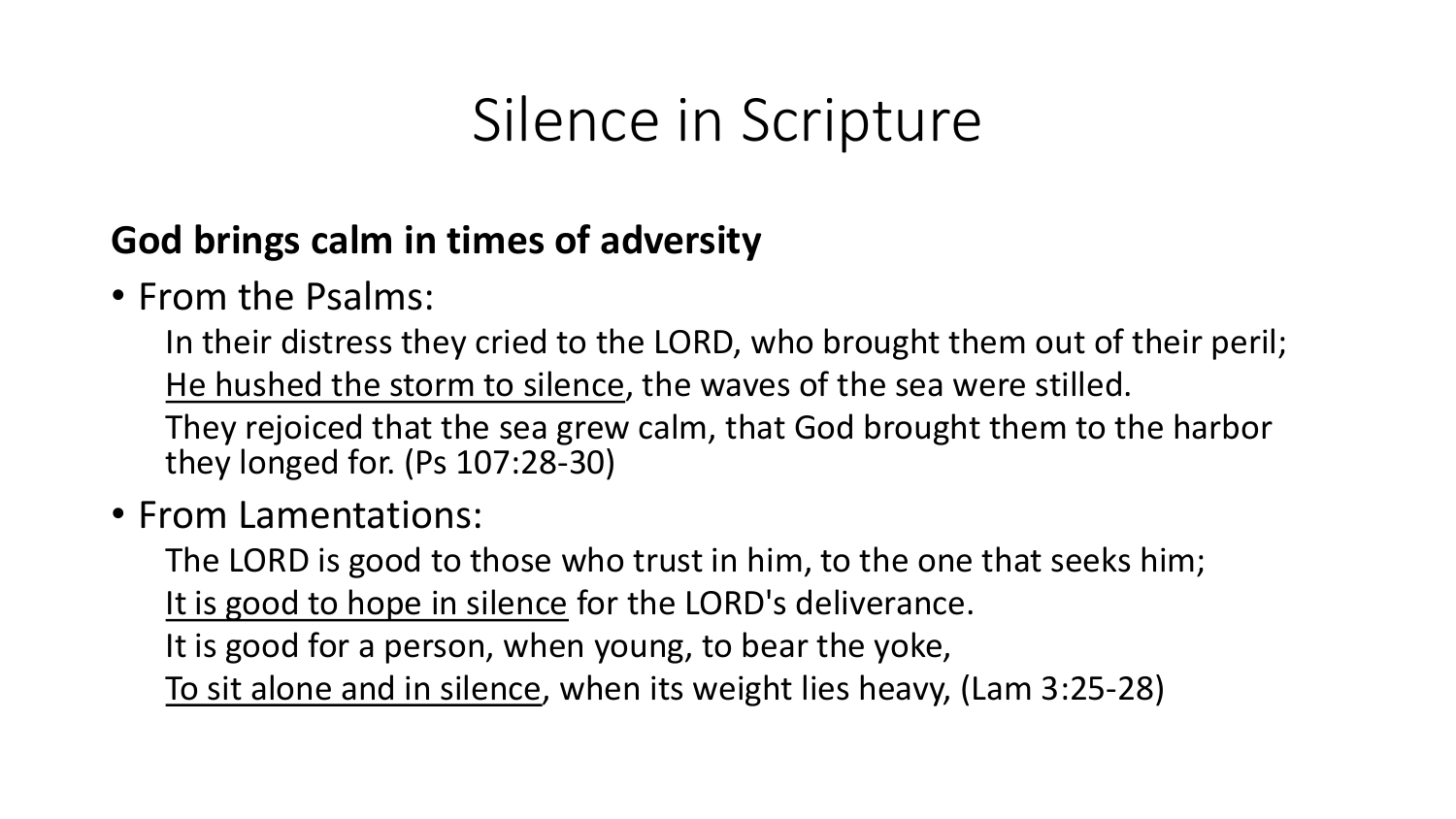#### **God rested in silence**

- God spoke when creating the Heavens and the Earth:
	- Then God said: Let there be light.
	- Then God said: Let there be a dome in the middle of the waters.
	- Then God said: Let the water under the sky be gathered into a single basin.
	- Then God said: Let the earth bring forth vegetation.
	- Then God said: Let there be lights in the dome of the sky.
	- Then God said: Let the water teem with an abundance of living creatures.
	- Then God said: Let the earth bring forth every kind of living creature.
	- Then God said: Let us make human beings in our image, after our likeness.
- On the seventh day God completed the work he had been doing; he rested on the seventh day from all the work he had undertaken. God blessed the seventh day and made it holy, because on it he rested from all the work he had done in creation (Gen 1:3-2:3).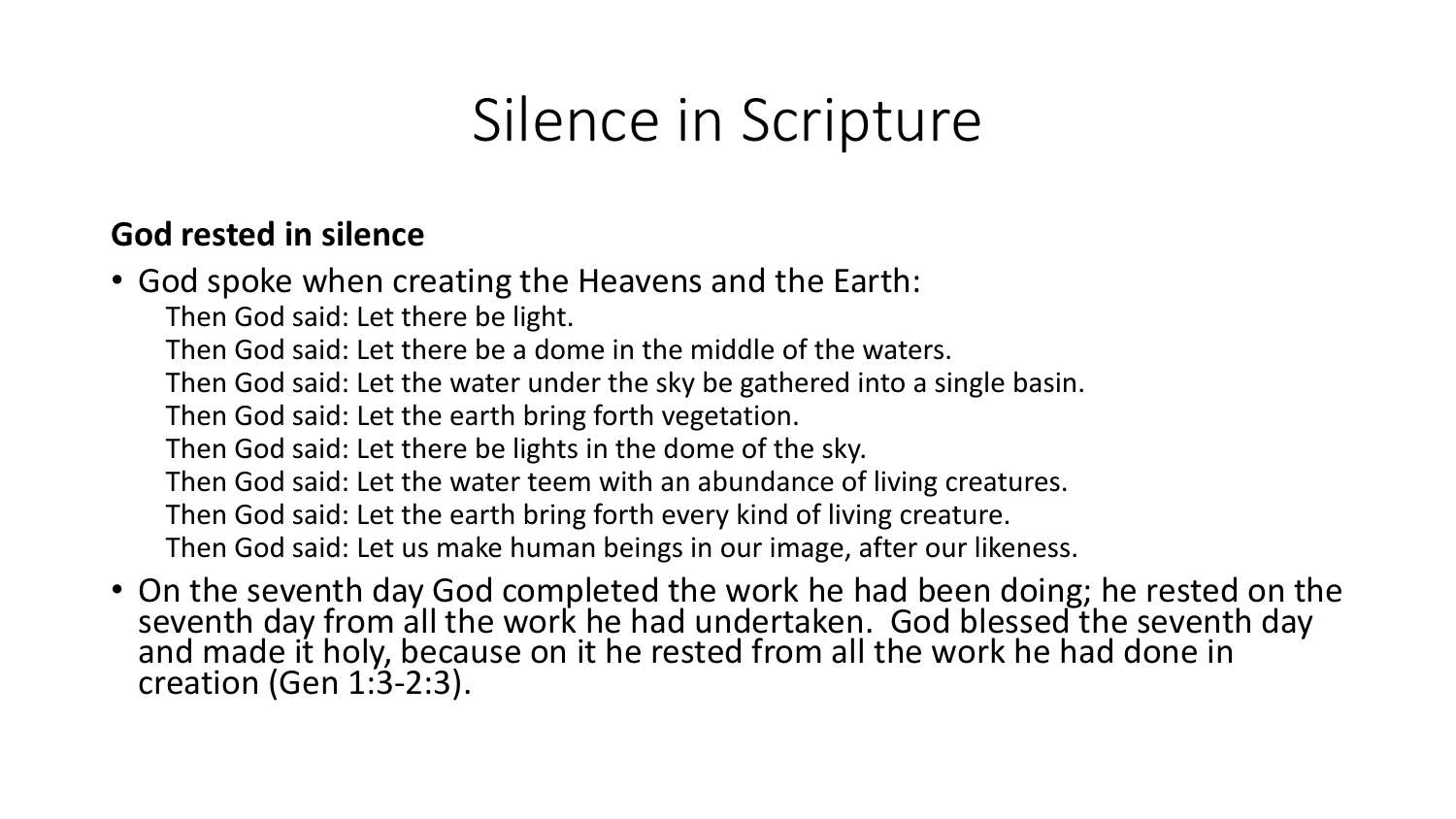#### **Silence disposes us for prayer**

- "At once the Spirit drove him out into the desert, and he remained in the desert for forty days, tempted by Satan. He was among wild beasts, and the angels ministered to him" (Mk 1:12-13).
- "Rising very early before dawn, he left and went off to a deserted place, where he prayed. Simon and those who were with him pursued him and on finding him said, 'Everyone is looking for you.' He told them, 'Let us go on to the nearby villages that I may preach there also. For this purpose have I come'" (Mk 1:35-38).
- "When you pray, go to your inner room, close the door, and pray to your Father in secret. And your Father who sees in secret will repay you. In praying, do not babble like the pagans, who think that they will be heard because of their many words" (Mt 6:5-8).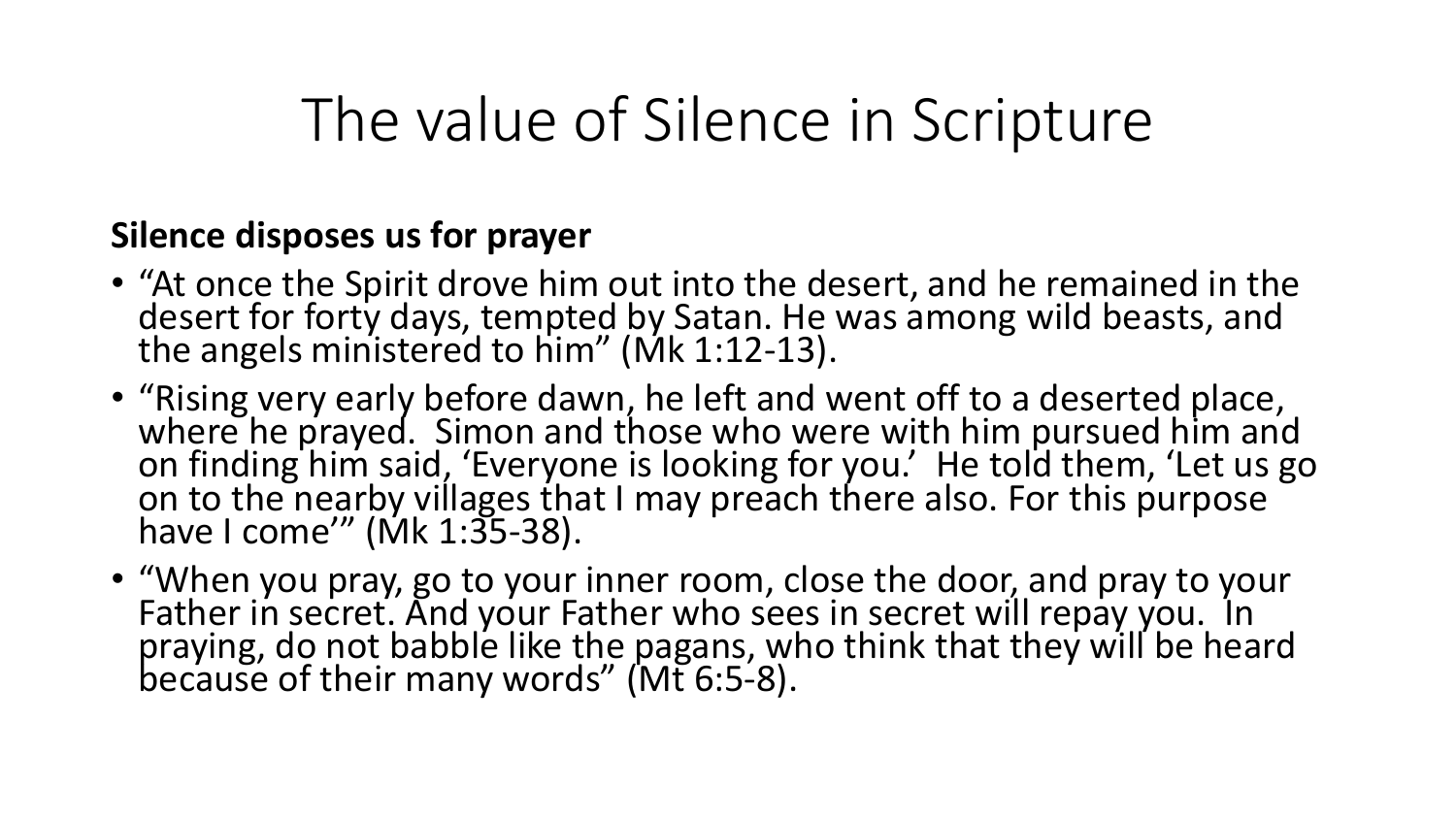#### **Silence facilitates contemplation**

- When the Archangel Gabriel appeared to Zechariah, he questioned the announcement of John the Baptist. "How shall I know this? For I am an old man, and my wife is advanced in years." Gabriel responded, "Now you will be speechless and unable to talk until the day these things take place, because you did not believe my words, which will be fulfilled at their proper time." Meanwhile, the people were waiting for Zechariah to emerge from the sanctuary ( $Lk$  1:18-22).
- After the Baptist was born, Zechariah named him John. Immediately his mouth was opened, his tongue freed, and he spoke blessing God. Filled with the Holy Spirit, he prophesied, saying, "Blessed be the Lord, the God of Israel, for he has visited and brought redemption to his people. He has raised up a horn for our salvation within the house of David his servant" (Lk 1:63-69).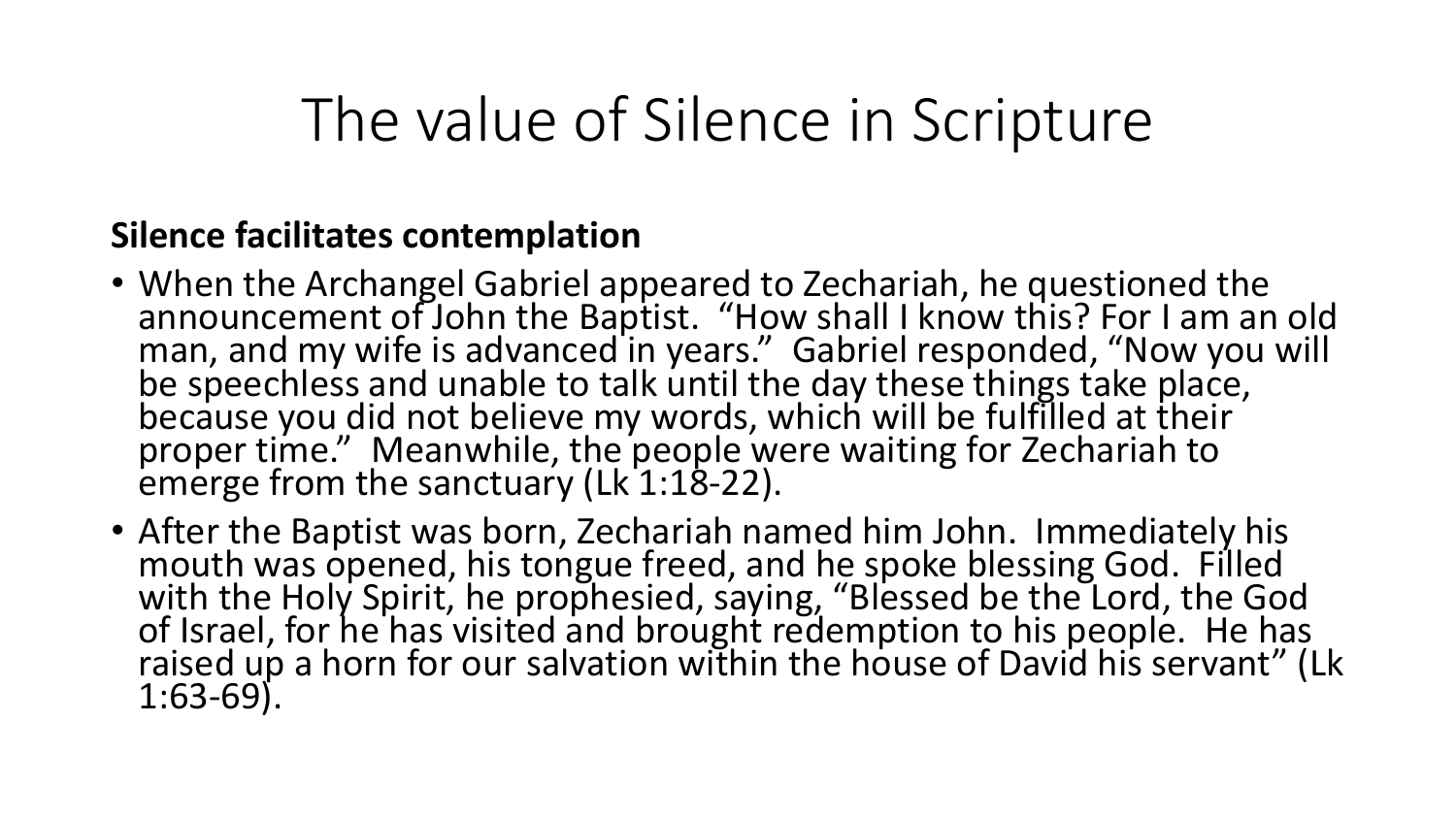#### **Silence in Revelation**

- When the seven seals are opened, the first four seals are greeted with the four horsemen of the apocalypse. After the fifth seal, the martyrs who have shed their blood call out for vengeance. After the sixth seal, there is an earthquake; the sun turns black; the moon turns blood red; and the stars fall from the heavens (Rev 6).
- "When he broke open the seventh seal, there was silence in heaven for about half an hour. And I saw that the seven angels who stood before God were given seven trumpets. Another angel came and stood at the altar, holding a gold censer. He was given a great quantity of incense to offer, along with the prayers of all the holy ones, on the gold altar that was before the throne" (Rev 8:1-3).
	- Silence can mark a divine manifestation, like the scene with Elijah.
	- Silence is observed during certain liturgical rites, especially incensation.
	- God's magnificence is proclaimed in speech but even more profoundly in silence.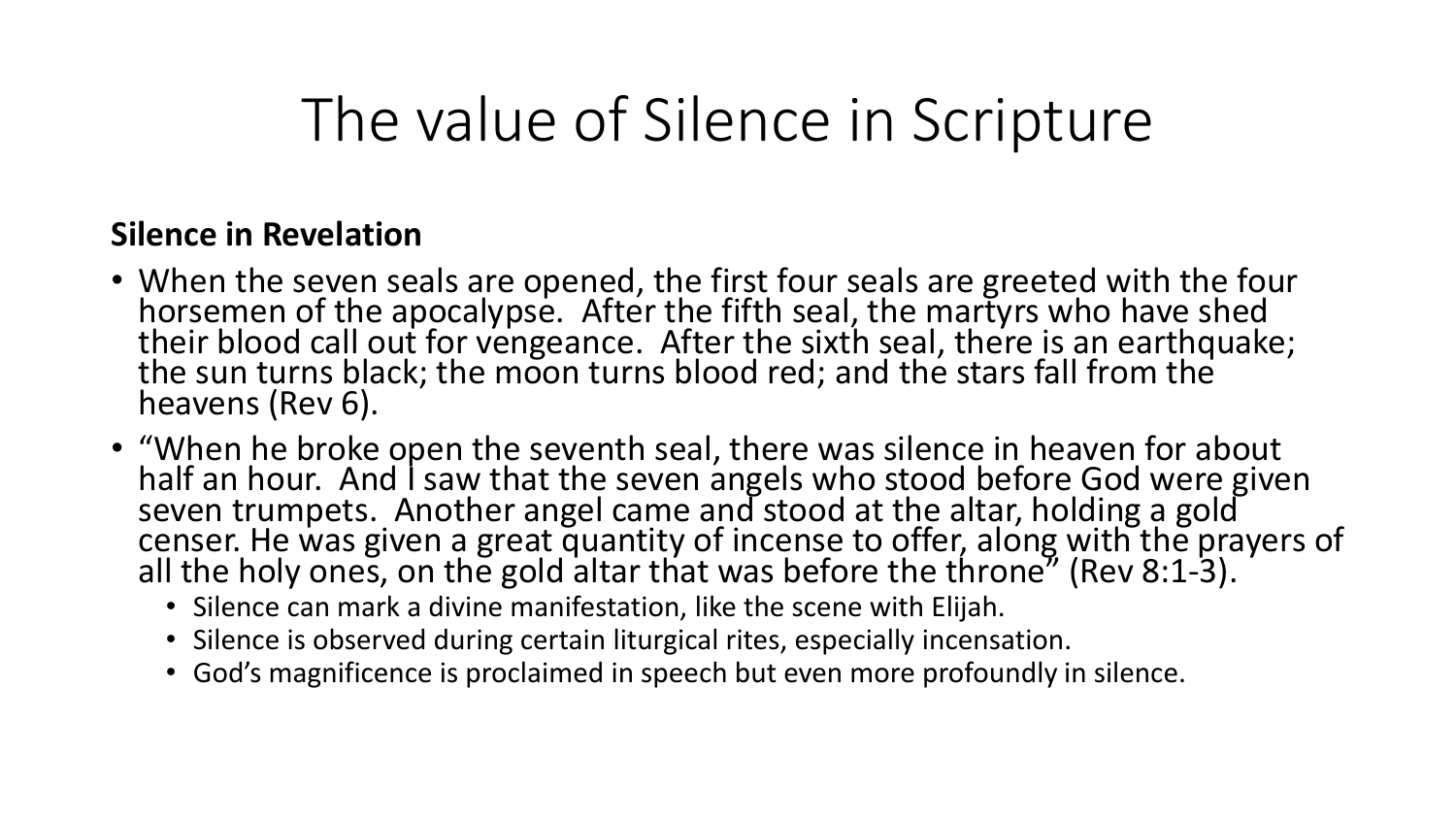#### **When should we keep silent and when should we speak?**

- Jesus cured a leper, telling him, "See that you **tell no one anything**, but go, show yourself to the priest and offer for your cleansing what Moses prescribed; that will be proof for them." The man went away and began to publicize the whole matter. He spread the report abroad so that it was impossible for Jesus to enter a town openly. He remained outside in deserted places, and people kept coming to him from everywhere (Mk 1:40-45).
- Jesus cured the possessed man living among the tombs. When Jesus was getting into the boat, the man who had been possessed pleaded to remain with him. But Jesus would not permit him but told him instead, "Go home to your family and announce to them all that the Lord in his pity has done for you" (Mk 5:18-19).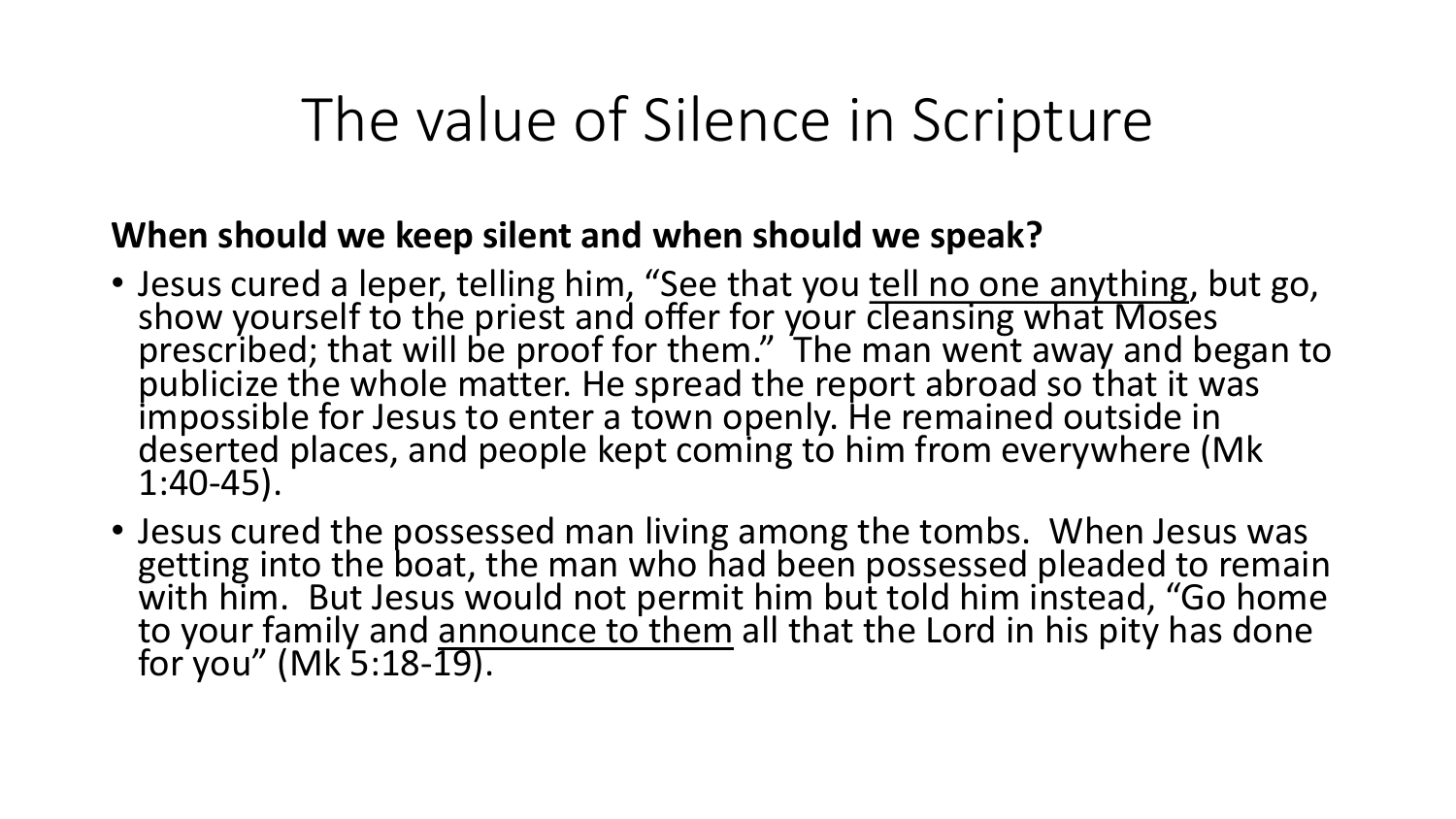### **When should we keep silent and when should we speak?**

• Two blind men were sitting by the roadside, and when they heard that Jesus was passing by, they cried out, "Lord, Son of David, have pity on us!" The crowd warned them to be silent, but they called out all the more (Mt 20:30-31).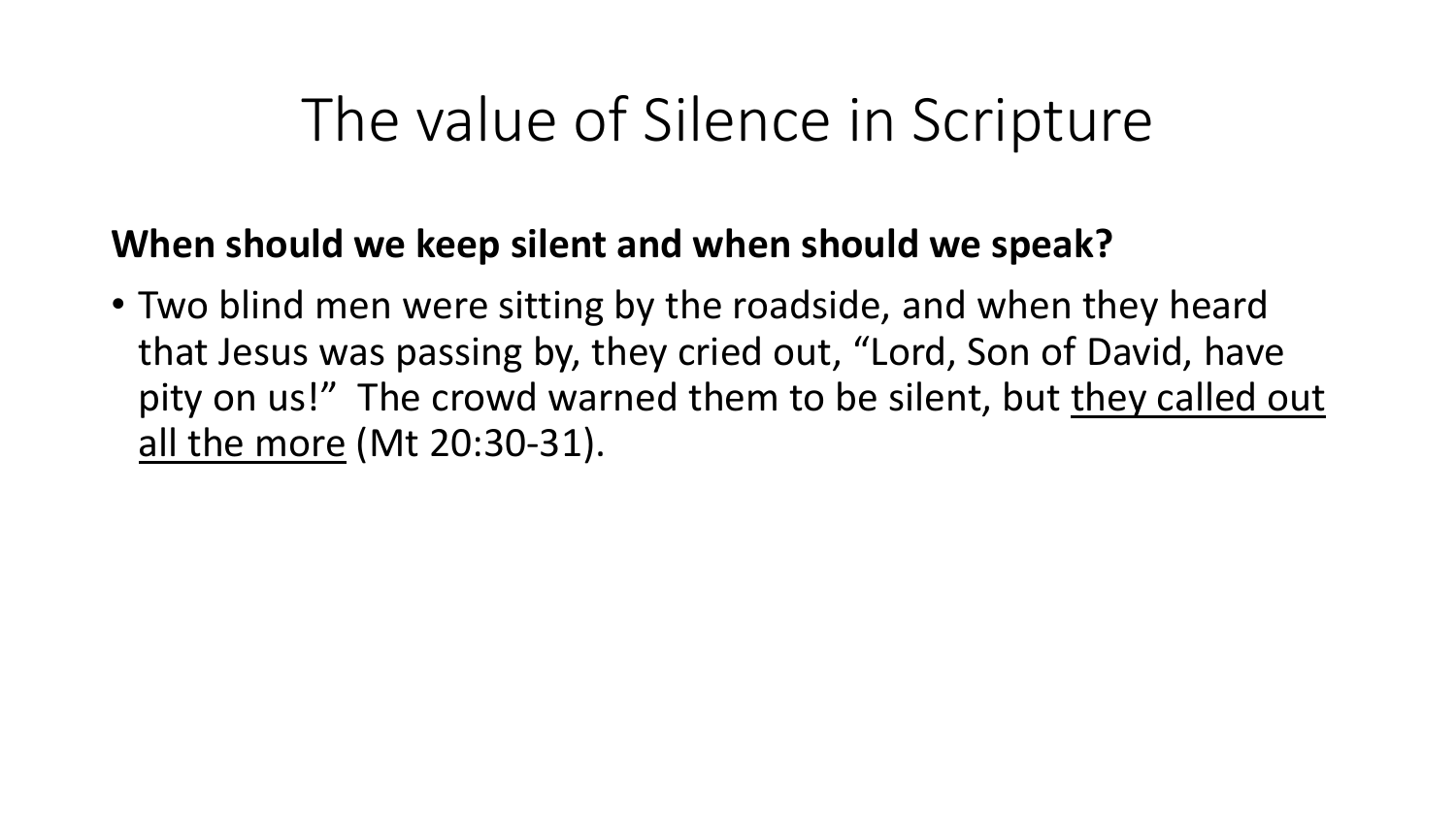### **When should we keep silent and when should we speak?**

- After the Transfiguration, Jesus charged Peter, James and John not to relate what they had seen to anyone, except when the Son of Man had risen from the dead. So they kept the matter to themselves, questioning what rising from the dead meant (Mk 9:8-10).
- After the resurrection, the Apostles proclaimed Jesus boldly. The Sanhedrin called the Apostles and ordered them not to speak or teach at all in the name of Jesus. Peter and John, however, said to them in reply, "Whether it is right in the sight of God for us to obey you rather than God, you be the judges. It is impossible for us not to speak about what we have seen and heard" (Acts 4:18-20).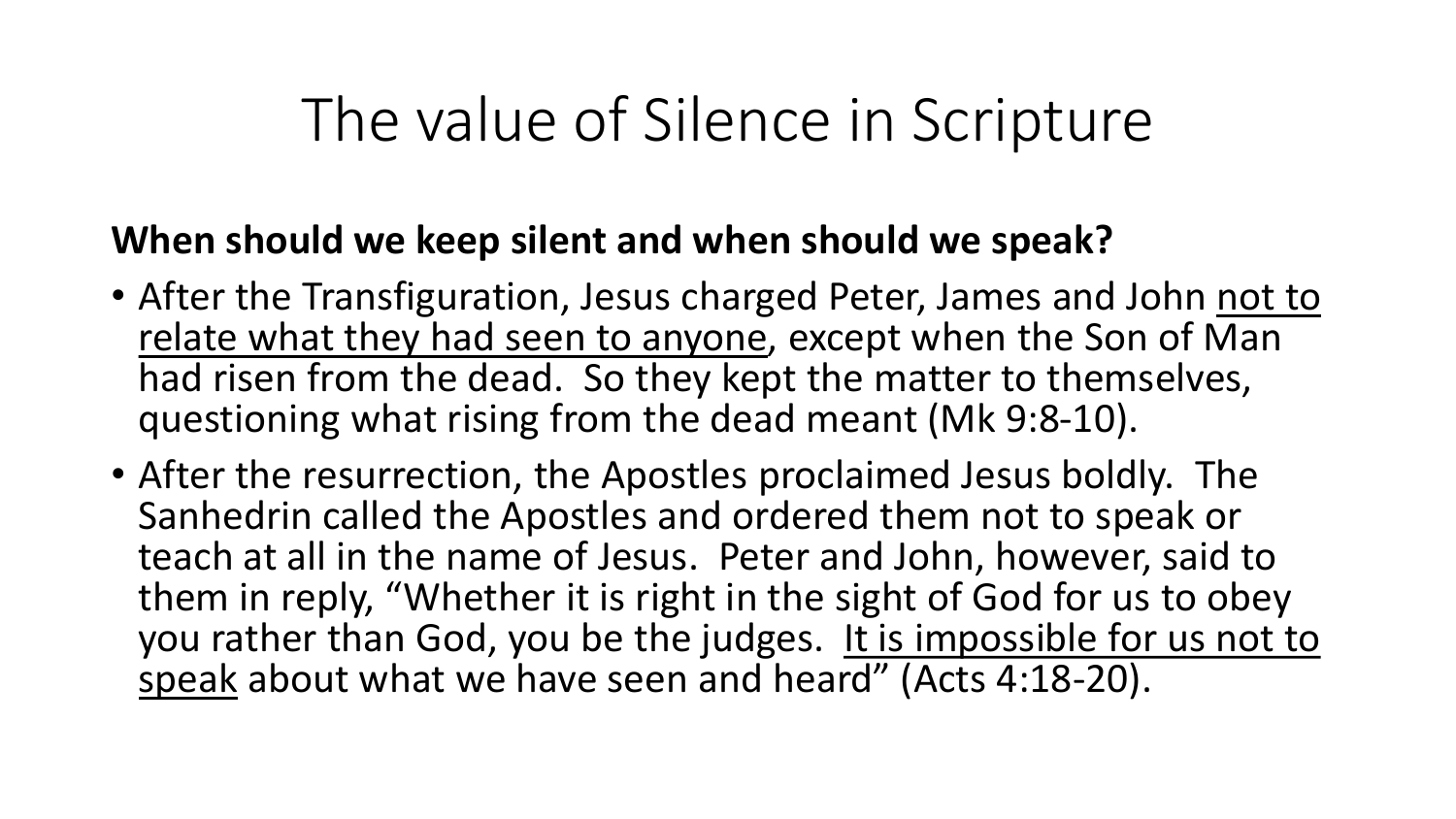• The Psalms periodically call for *selah* – a pause for reflection.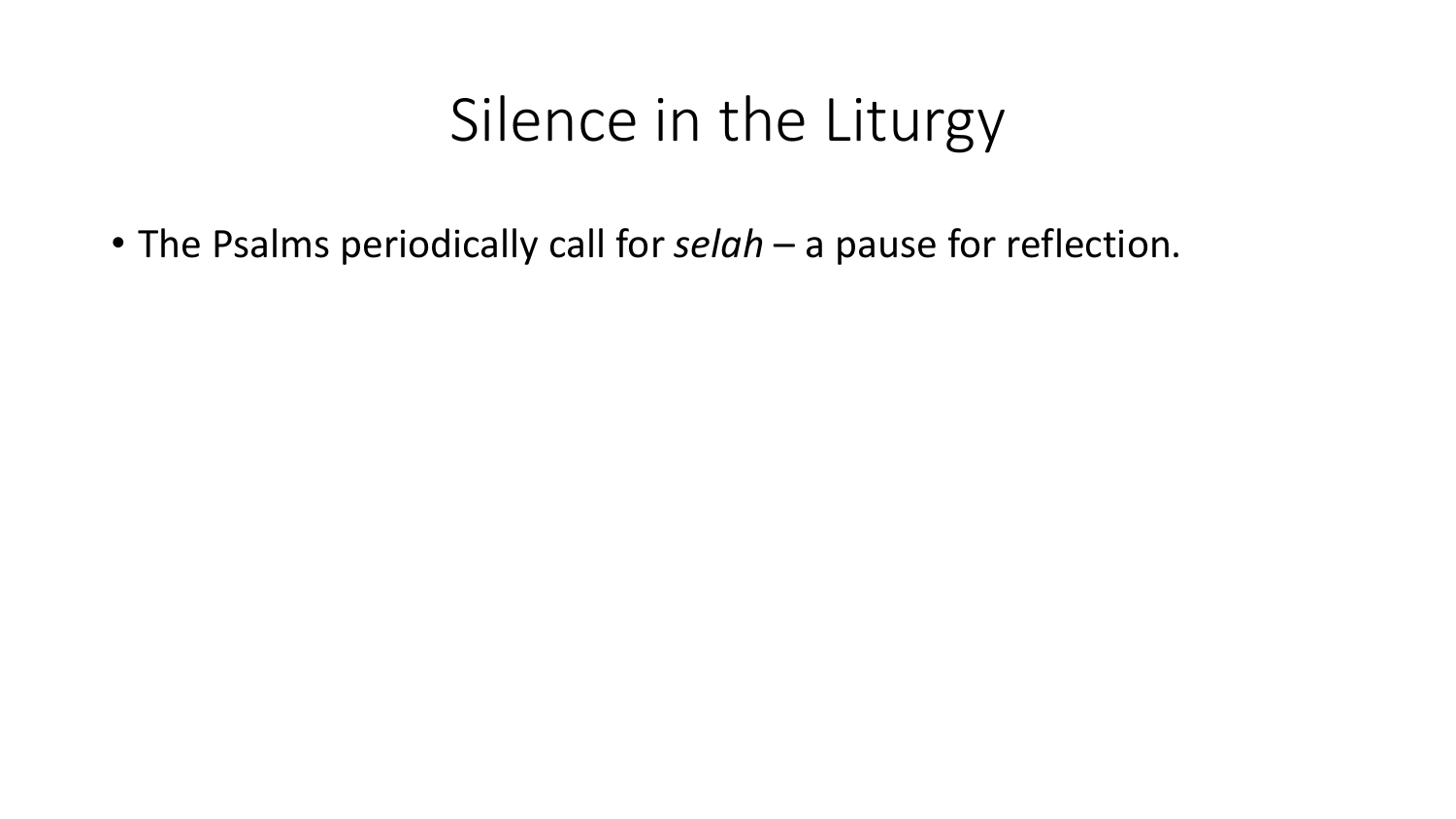Sacred silence, as part of the celebration, is to be observed at the designated times. Its nature, however, depends on the moment when it occurs in the different parts of the celebration (General Instruction of the Roman Missal, 45).

- In the Penitential Act, the faithful are invited to recollect themselves.
- Before the Collect, a brief silence allows the faithful to become aware of being in God's presence. The Collect expresses the character of the celebration.
- After a reading or after the Homily, all mediate briefly on what they have heard.
- After Communion, the faithful praise God in their hearts and pray to Him. Silence can be observed after the purification of the chalice or before the Prayer after Communion.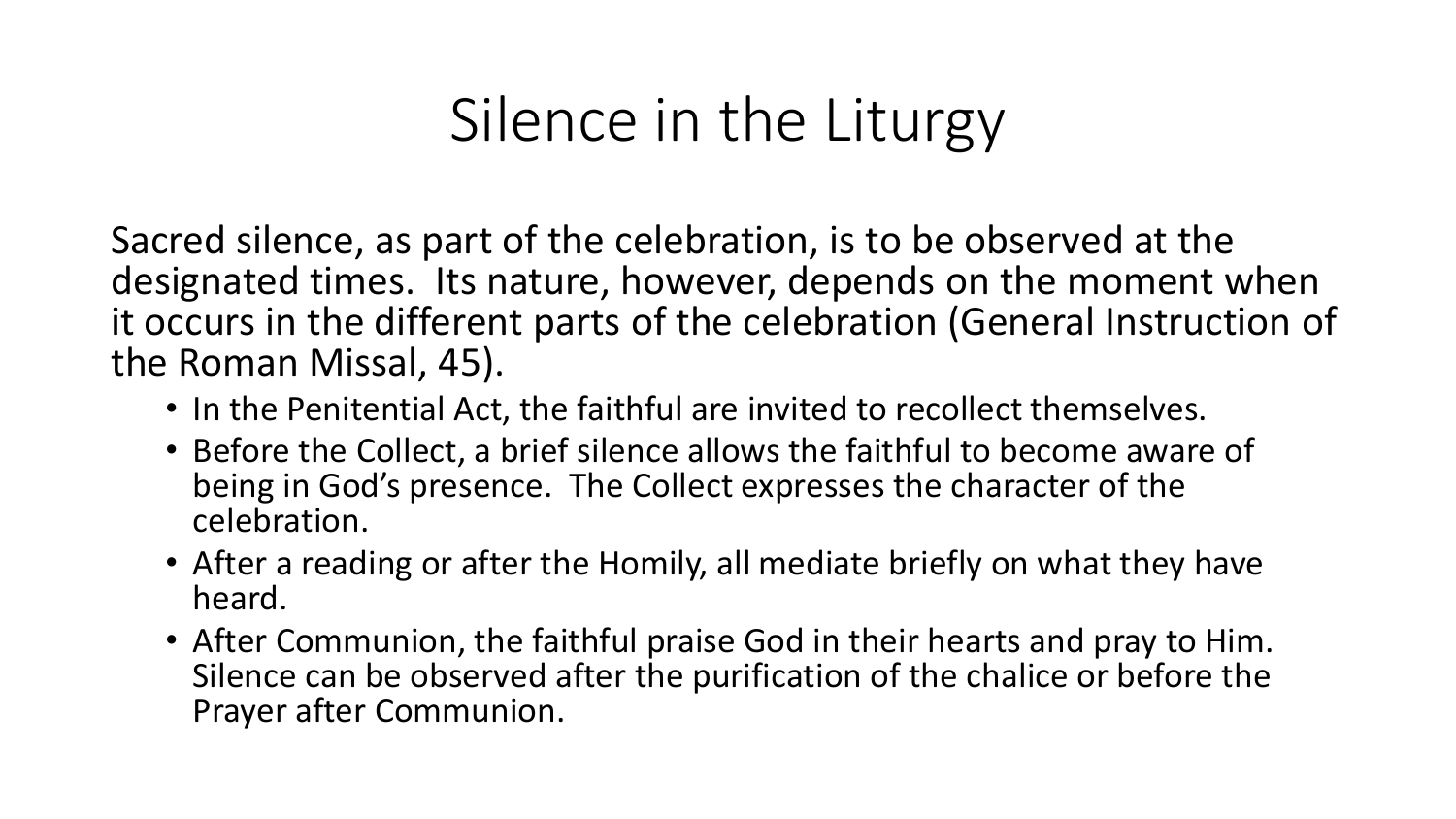• Even before the celebration itself, it is a praiseworthy practice for silence to be observed in the church, in the sacristy, in the vesting room, and in adjacent areas, so that all may dispose themselves to carry out the sacred celebration in a devout and fitting manner (GIRM, 45).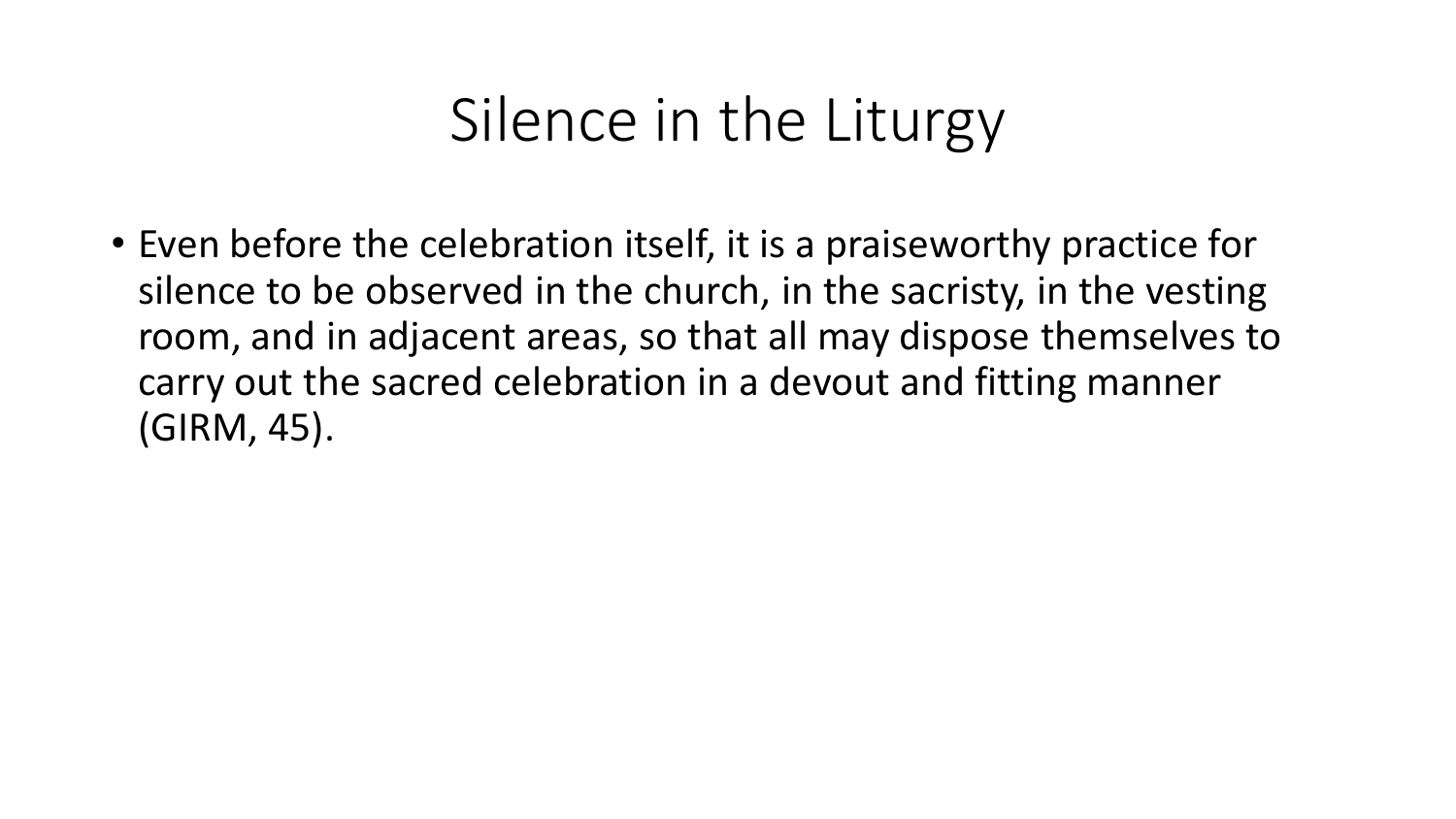- The Liturgy of the Word is to be celebrated in such a way as to favor meditation.
- Haste is to be avoided.
- Under the action of the Holy Spirit, the Word of God may be grasped by the heart and a response through prayer may be prepared (GIRM, 56).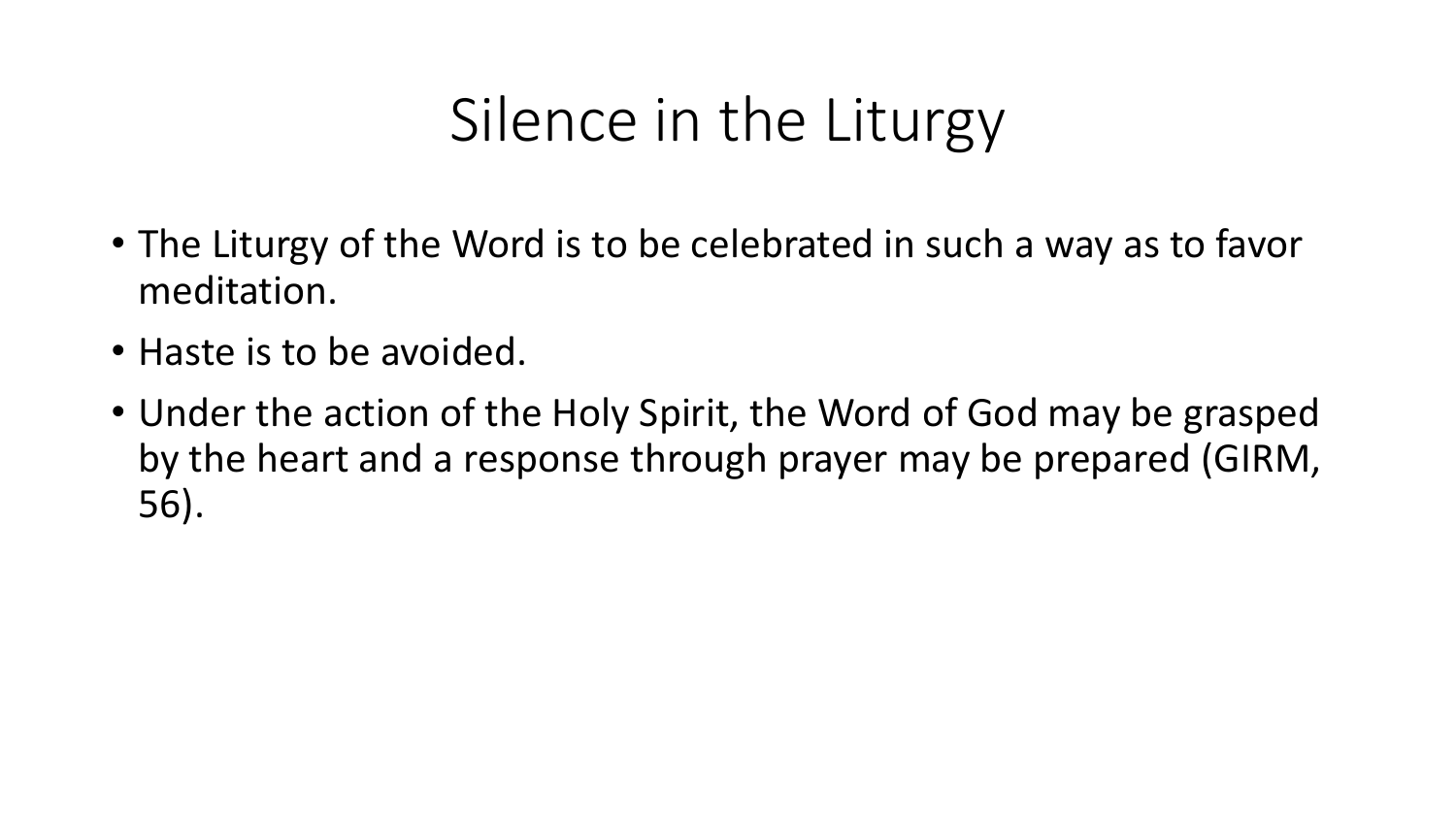- In Advent the use of the organ and other musical instruments should be marked by a moderation suited to the character of this time of year, awaiting the Nativity of the Lord.
- In Lent the playing of the organ and musical instruments is allowed only in order to support the singing (GIRM, 313).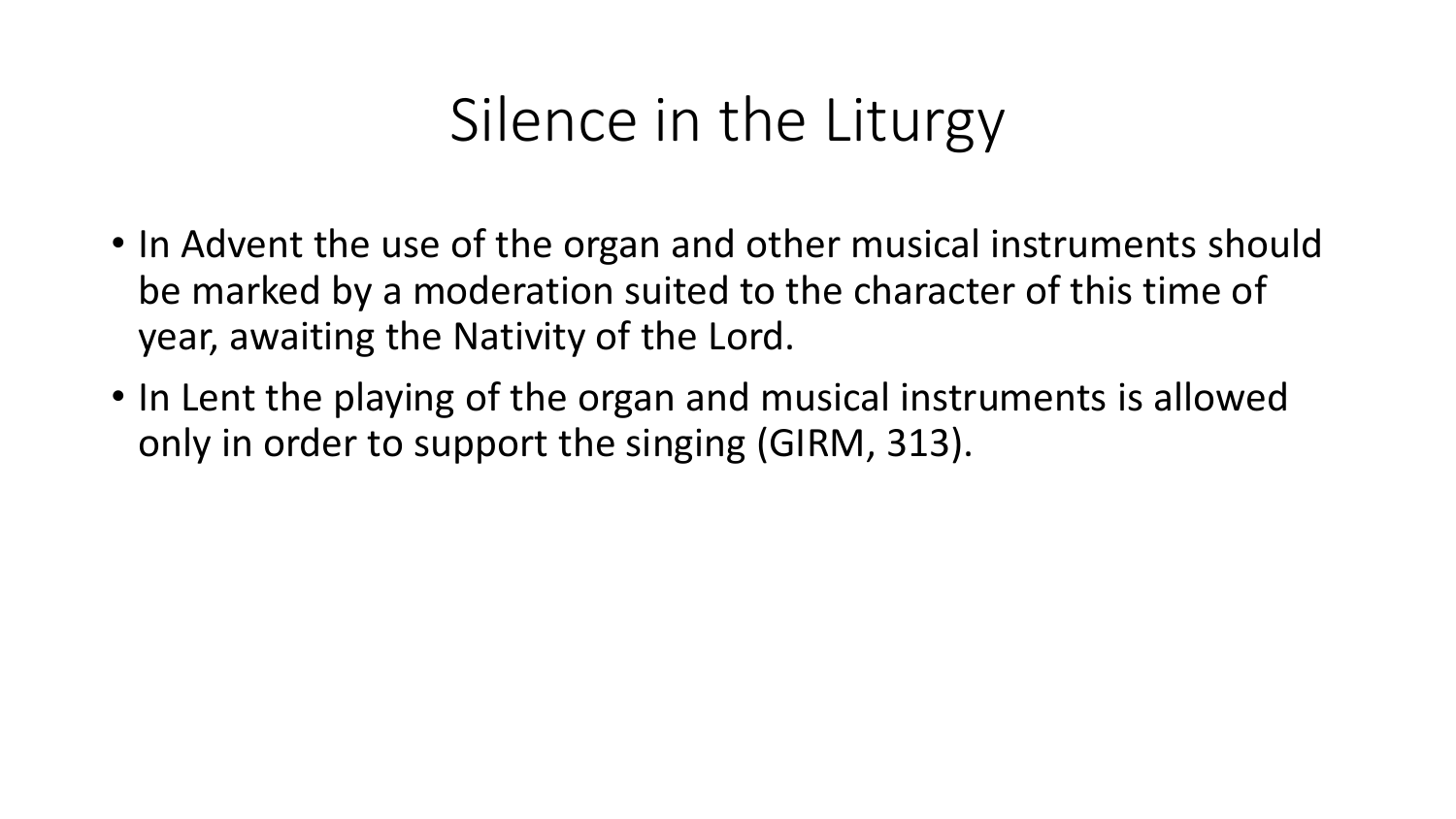# Silence in Religious Life

According to the customs of each religious order, the following may be observed:

- Silence at meals, with or without table reading
- Silence may be kept apart from times of recreation. A grand silence may be observed at night.
- An annual silent retreat
- The spirit of silence is encouraged, according to the spirituality of St. Ignatius of Loyola.
- St. Gregory the Great reflects on the advantages of a recollected spirit.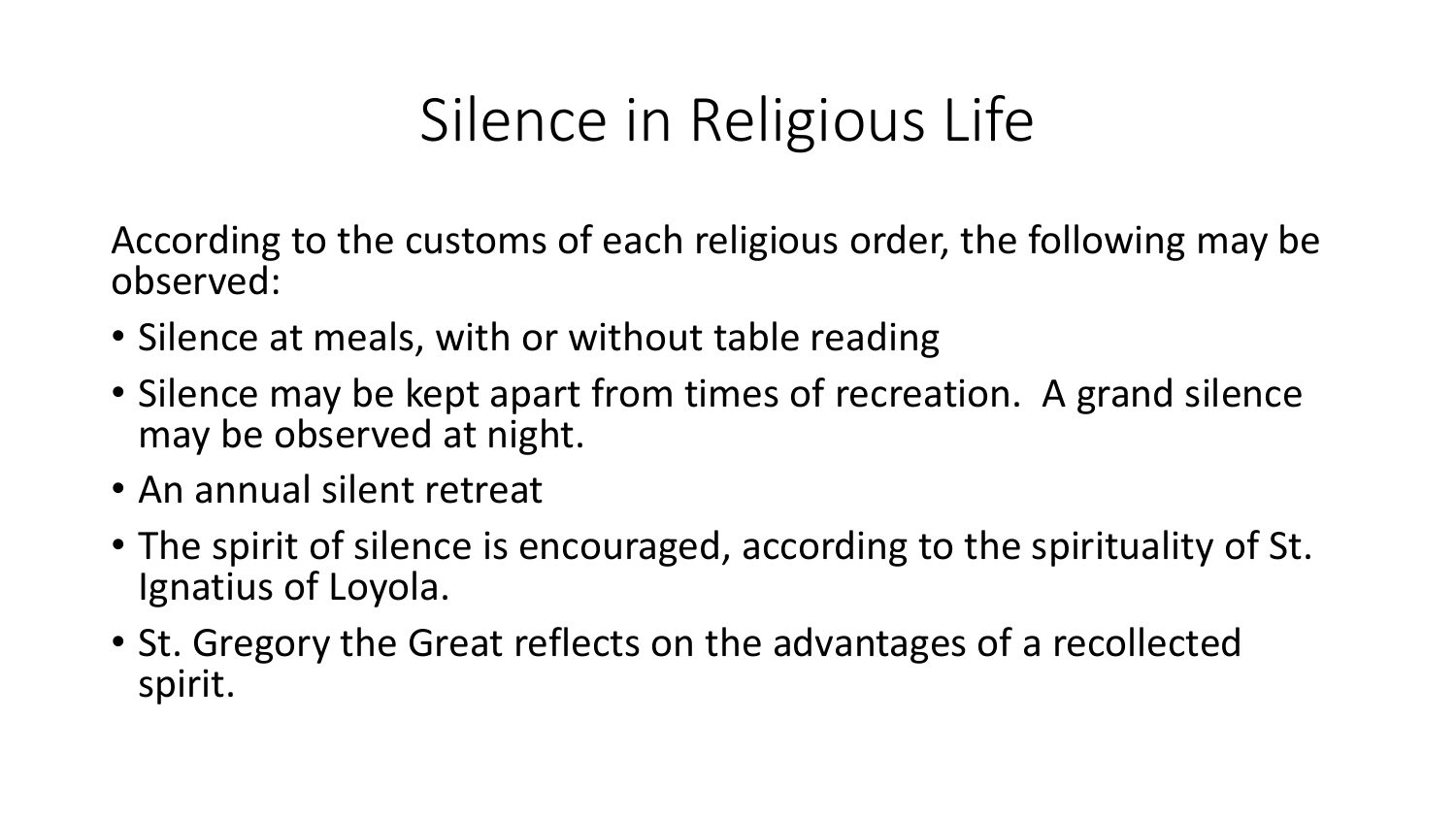# From the Imitation of Christ by Thomas à Kempis

- In silence we can retire into ourselves and think of God. Leave alone curiosities.
- If you withdraw from superfluous talk, idle visits, news and reports, you will find enough time for meditation.
- As often as we have been among other people, we return less a person. To live an interior life, it is necessary to go aside from the crowd.
- The greatest saints chose to avoid the company of mankind to live for God in secret. In silence and quiet, the devout soul learns the secret of the Scriptures (Book I, Chapter 20).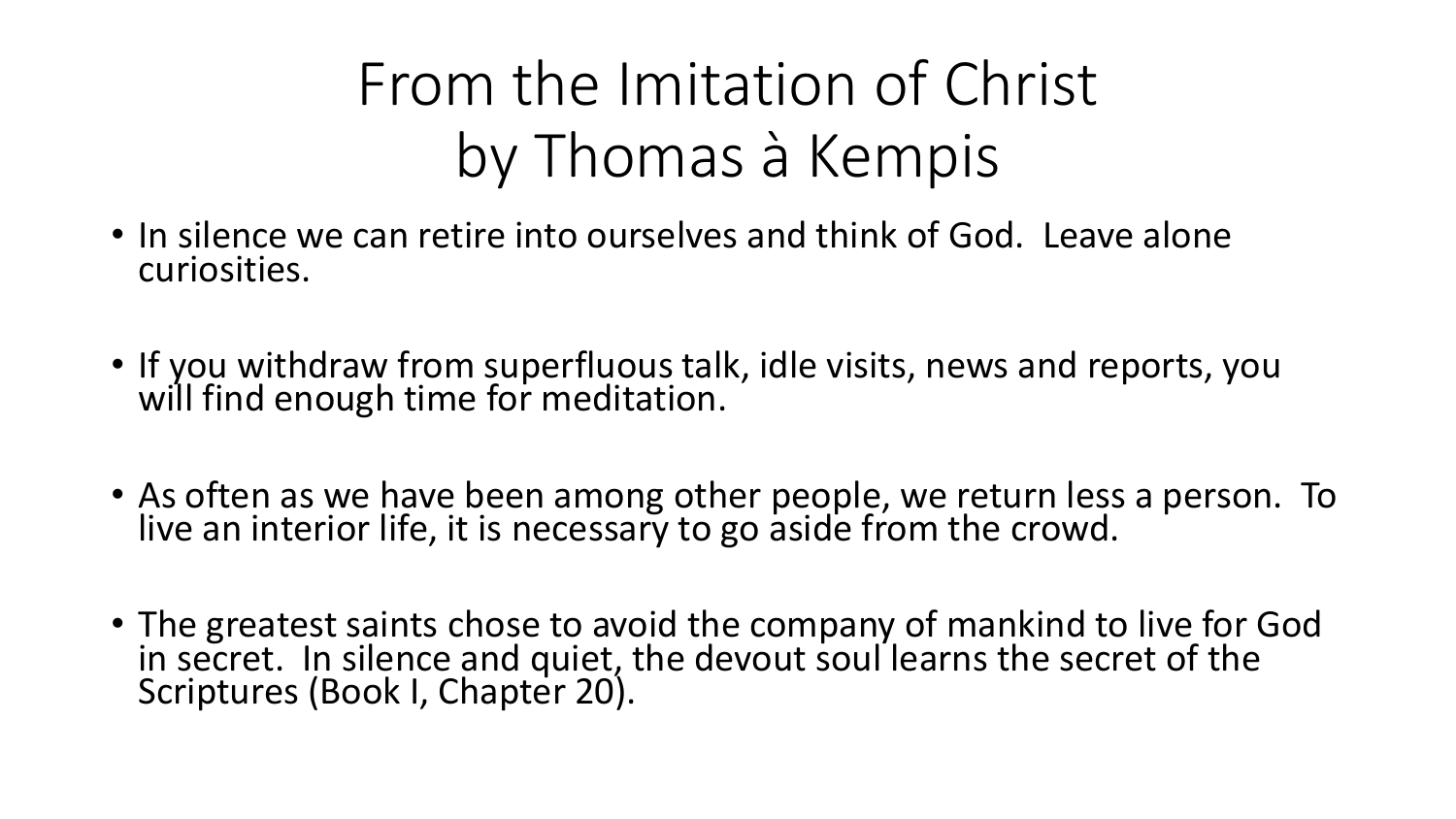# From the Imitation of Christ by Thomas à Kempis

- No one can securely travel except he who would willingly remain at home.
- No one can securely speak except he who loves to keep his peace.
- No one can securely govern except he who knows how to be subject.
- No one can securely command except he who has learned to obey.
- It is better to remain hidden and care well for oneself than to neglect oneself to work even miracles (Book I, Chapter 20).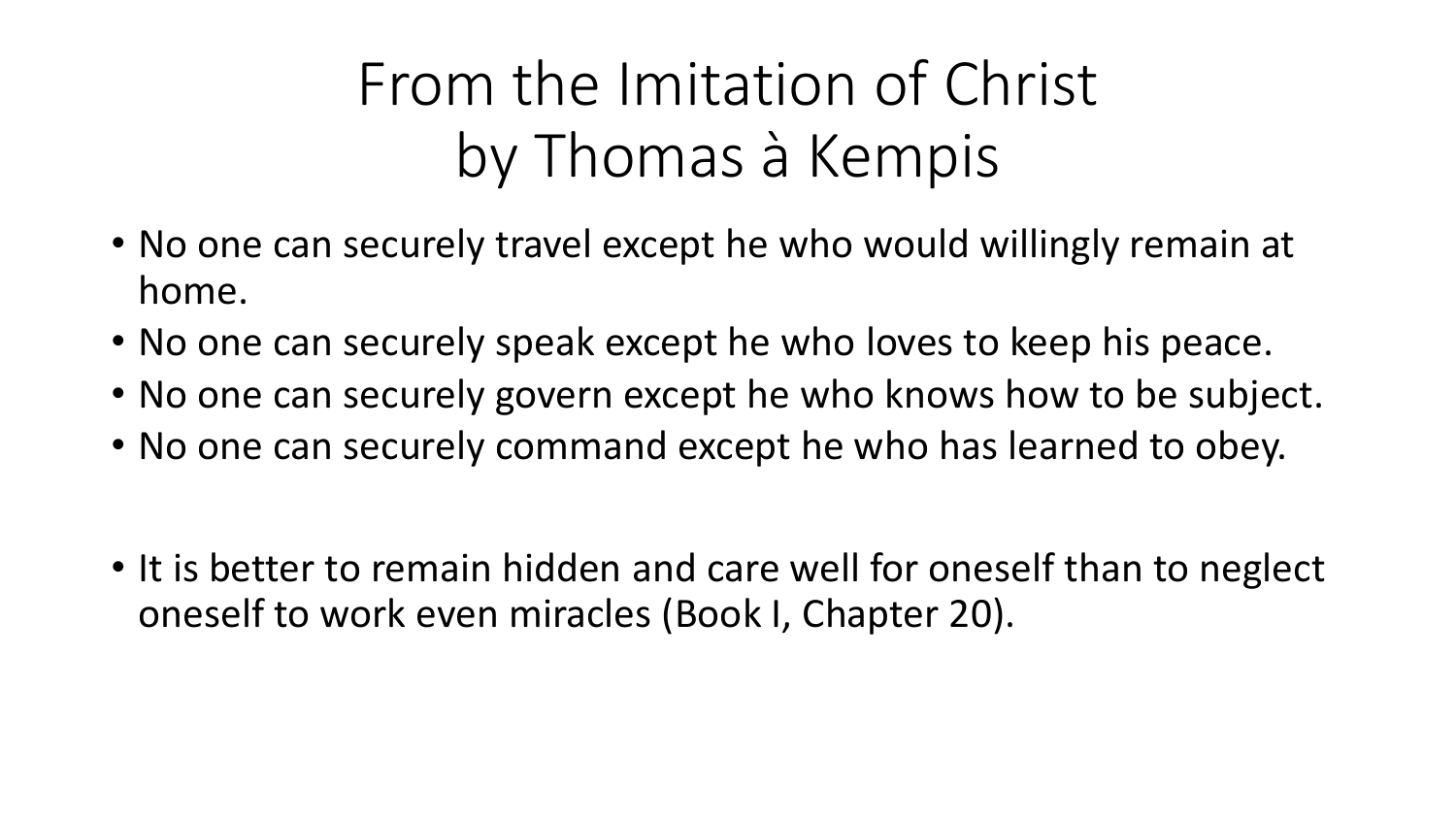### Practical Suggestions

• In some conversations with family or friends, we recognize that sometimes our full attention is required. The same is true when we spend time in communion with God.

*After talking much, we are often left dissipated. In silence, we often emerge recollected.*

• When speaking with family and friends, we need to identify the obstacles that distract us and set specific goals to limit them. The same is true for our time of prayer.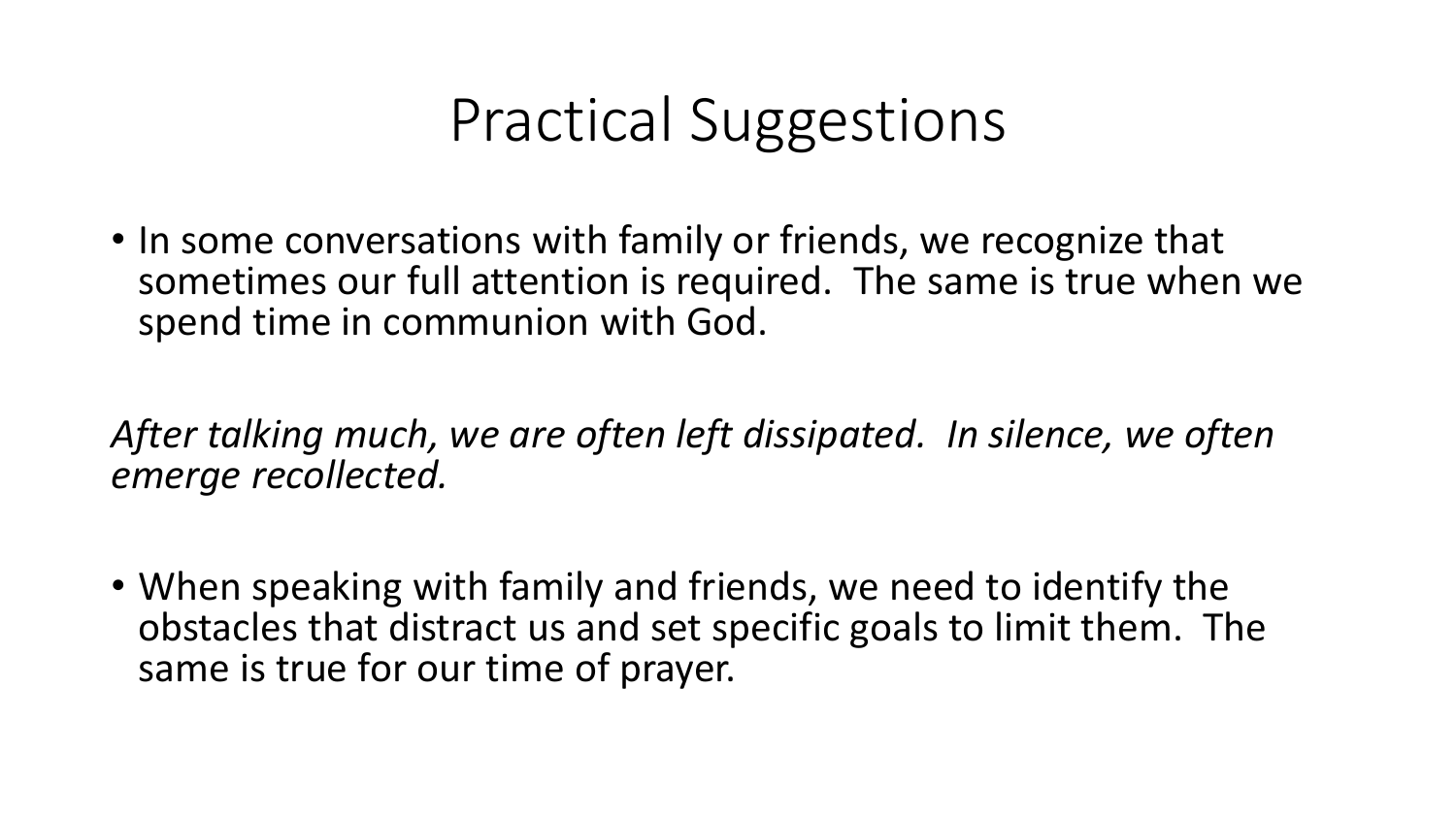# Practical Suggestions

- We don't need to be silent all the time. However, we do need silence for some of the most important things.
- Silence allows us to focus our attention on our most important priorities.
- Some prayer can take place while engaging in activity (e.g. praying the Rosary in the car).
- However, we need some time in prayer in which we give God our full attention, just as we would for one another at important times.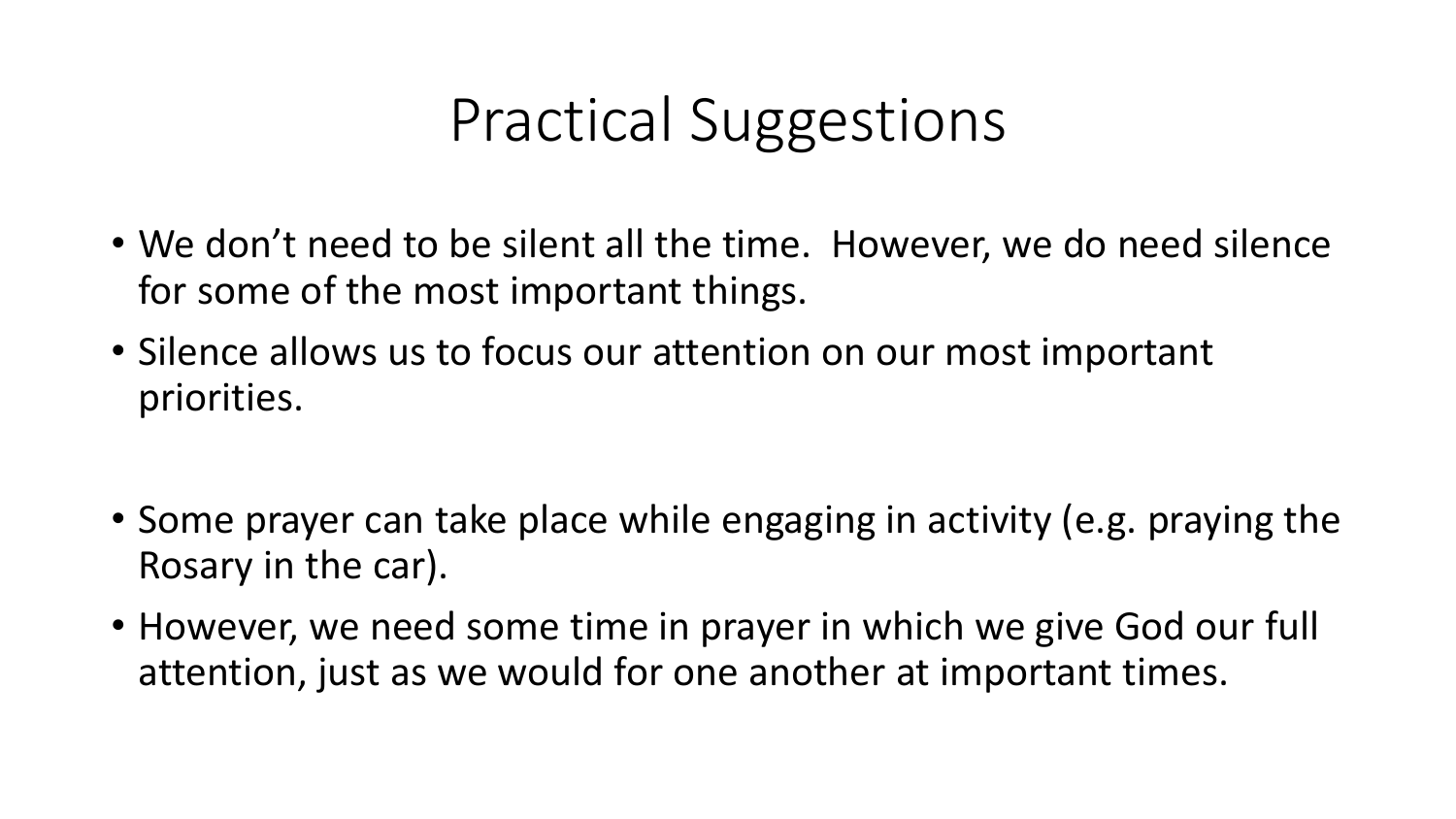# Practical Suggestions

- If we are accustomed to the distractions of the world, silence will be difficult to endure, and even painful.
- We can grow in the practice of silence. With time, what once seemed odious and frustrating will become pleasing and attractive.
- The experience of prayer deepens as greater attention is given to it.
	- At first, all our energy may be required to push away distractions.
	- After time, the soul finds peace and a recollected spirit.
	- Then come the fruits of contemplation.
	- As we focus less on ourselves, we turn toward God and experience greater union with Him.